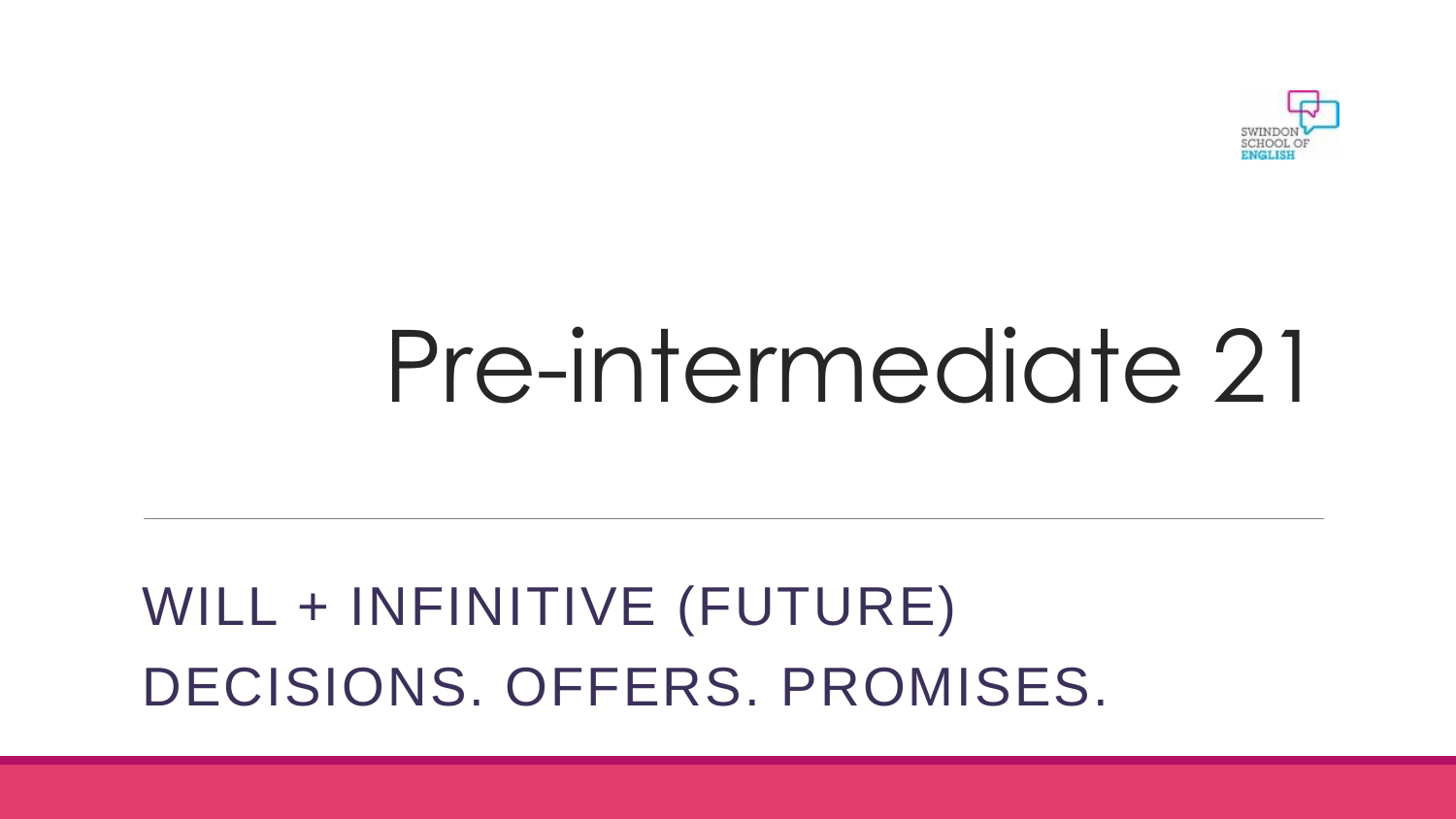## Check the verb

**Lend Buy Help Call Be Back Message Open Carry Stay in Give Pay Go and see**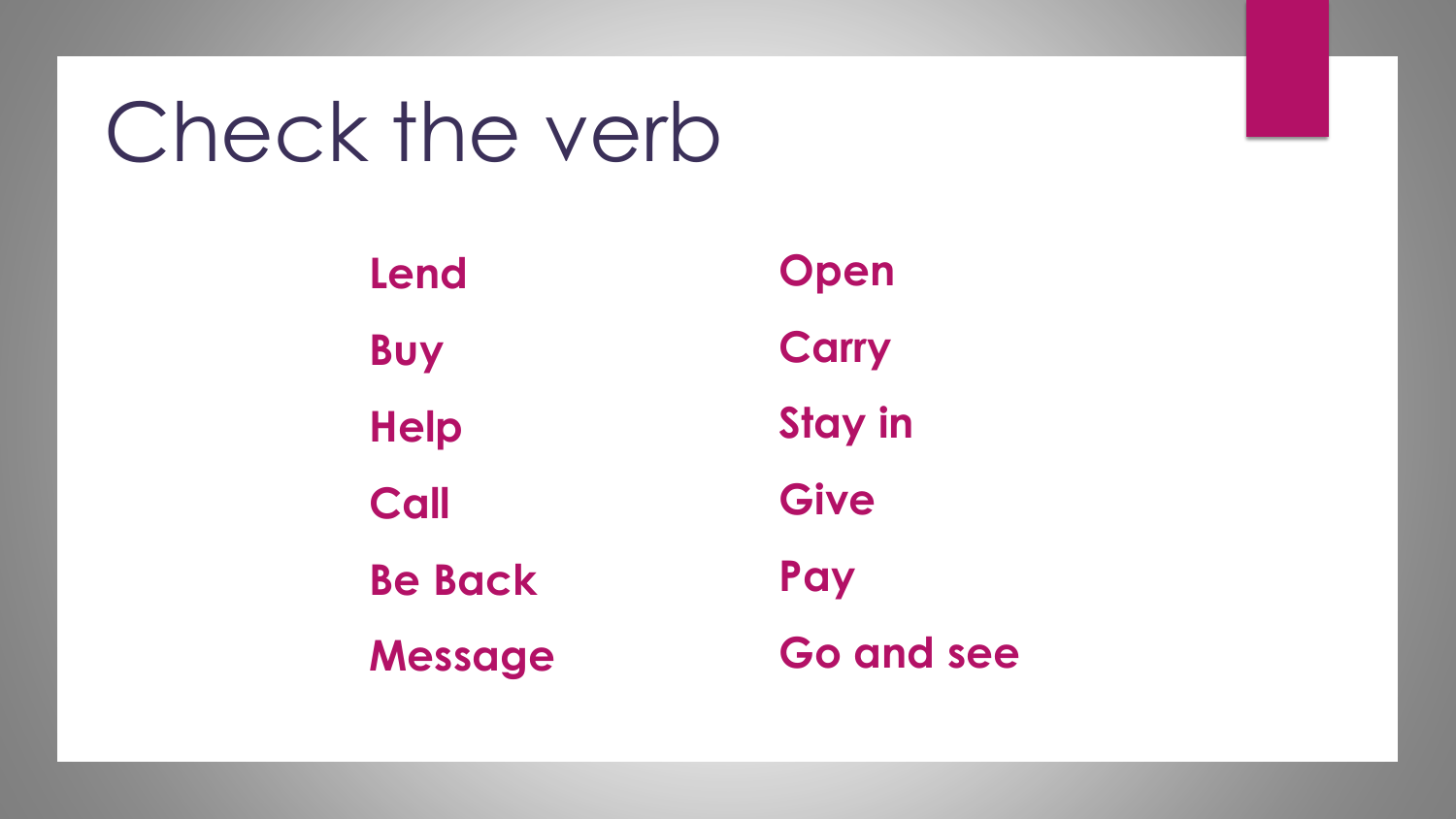## Subject + will + infinitive

**Exercise: Complete the sentences with a verb from the box:**

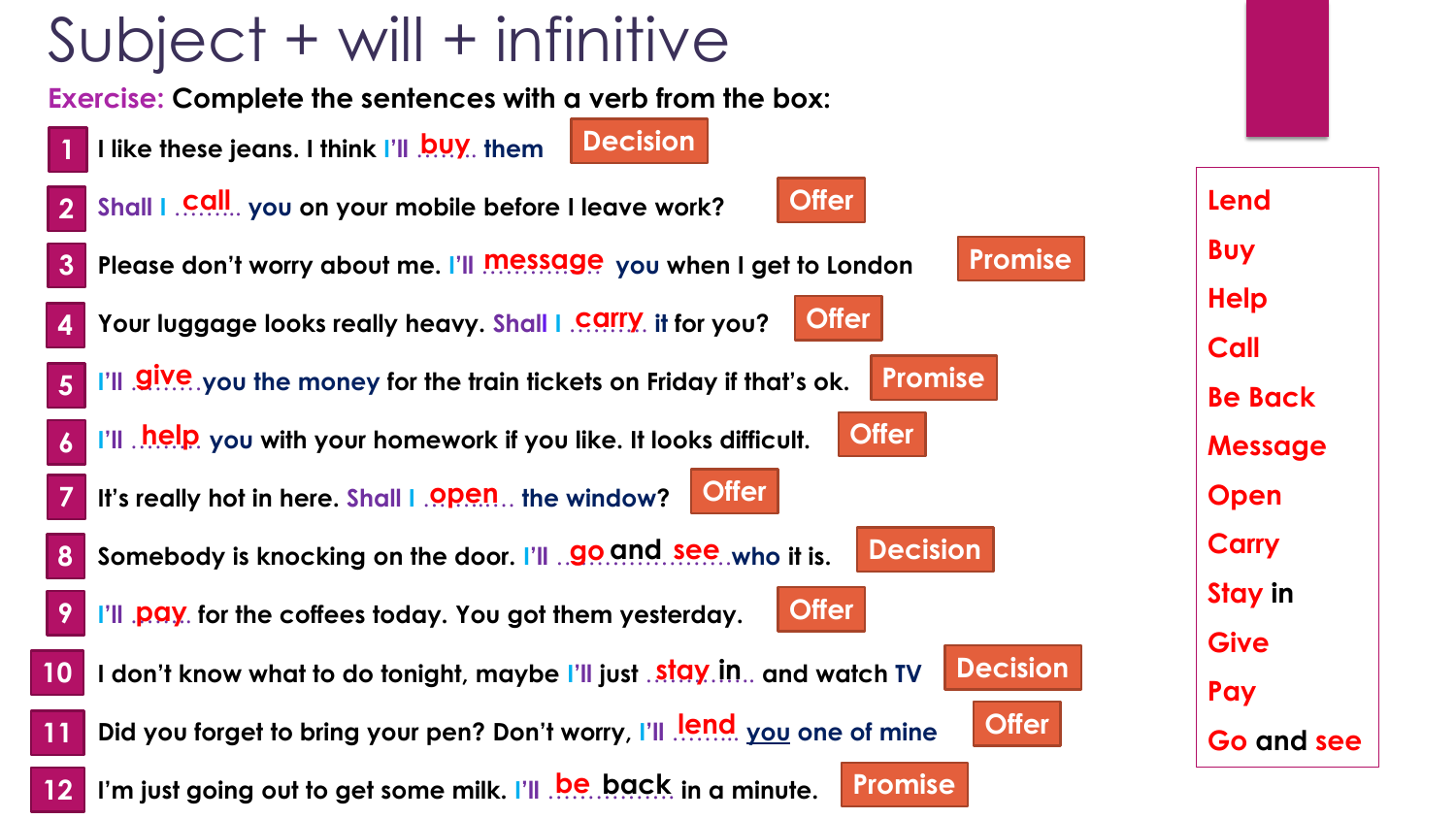### Sentence structure with 'will'

| <b>SUBJECT + AUXILIARY</b>                   | <b>INFINITIVE</b> | <b>PREPOSITION PHRASE</b> |                |                               |  |
|----------------------------------------------|-------------------|---------------------------|----------------|-------------------------------|--|
| $I$ will $(I'll)$                            | pay               | for the coffees           |                |                               |  |
| He will (He'll)                              | be back           | in a minute               |                |                               |  |
| <b>SUBJECT + AUXILIARY</b>                   | <b>INFINITIVE</b> | <b>OBJECT (noun)</b>      |                |                               |  |
| She will (She'll)                            | buy               | the shoes                 |                |                               |  |
| You will (You'll)                            | open              | the window                |                |                               |  |
| <b>SUBJECT + AUXILIARY</b>                   | <b>INFINITIVE</b> | <b>OBJECT</b> (noun).     |                | <b>PREPOSITION PHRASE</b>     |  |
| We will (We'll)                              | carry             | your bags                 |                | for you                       |  |
| They will (They'll)                          | help              | <b>David</b>              |                | with his homework             |  |
| <b>SUBJECT + AUXILIARY</b>                   | <b>INFINITIVE</b> | Indirect object.          | direct object. | <b>PREPOSITION PHRASE (s)</b> |  |
| $\mathsf{I}$ will $(\mathsf{I}'\mathsf{II})$ | give              | you                       | the money      | for the fickets on Friday     |  |
| She will (She'll)                            | lend              | him                       | her pen        |                               |  |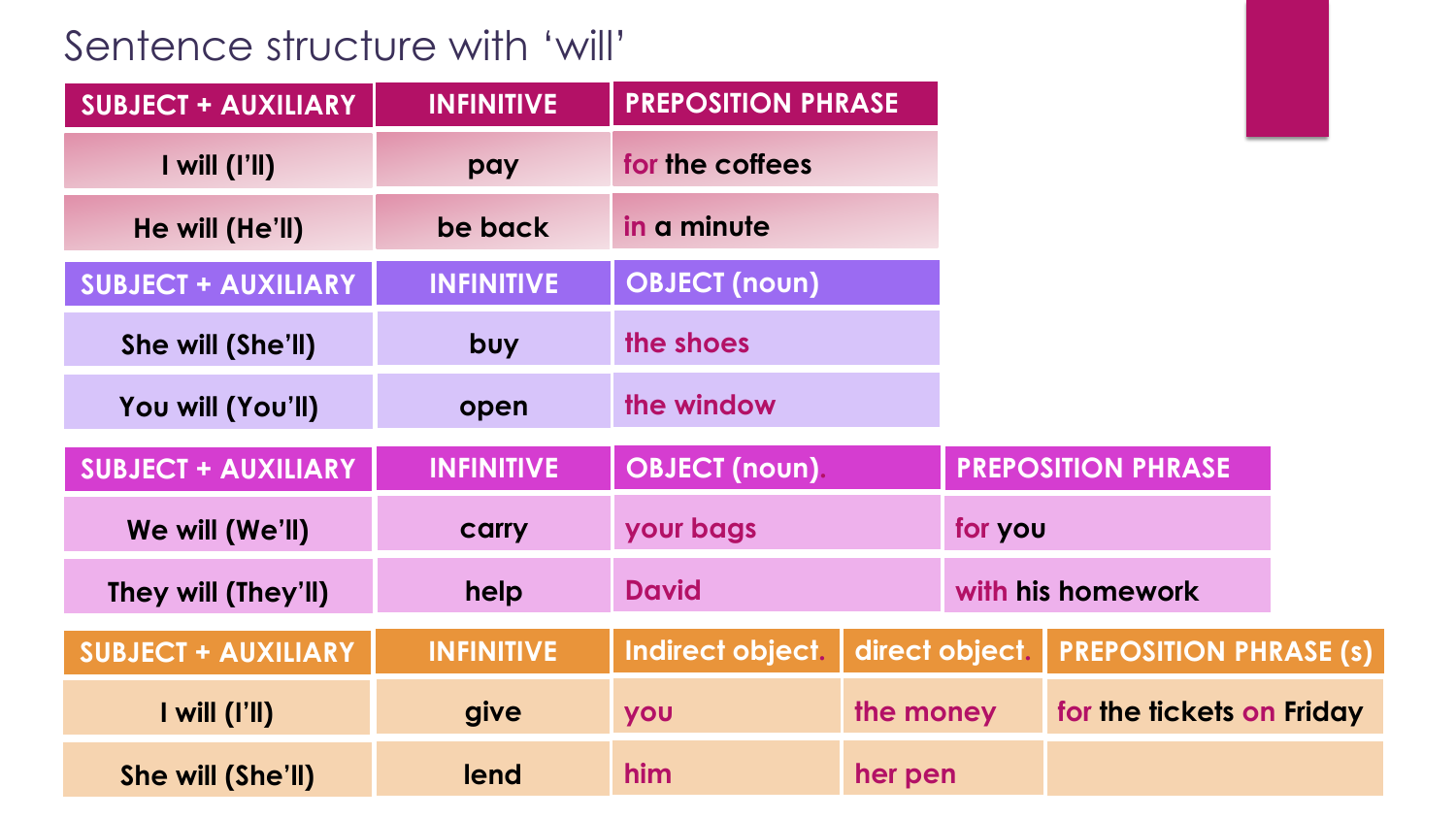

**Ok, I'll buy these jeans** 

**He'll message you when he gets to London.**

**She'll give you the money on Friday.**

**We'll open the window.**

**They'll pay for the coffees today.**

**I'll lend you my pen.**

#### **POSITIVE NEGATIVE**

**Ok, I won't buy these jeans** 

**He won't message you when he gets to London.**

**She won't give you the money on Friday.**

**We won't open the window.**

**They won't pay for the coffees today.**

**I won't lend you my pen.**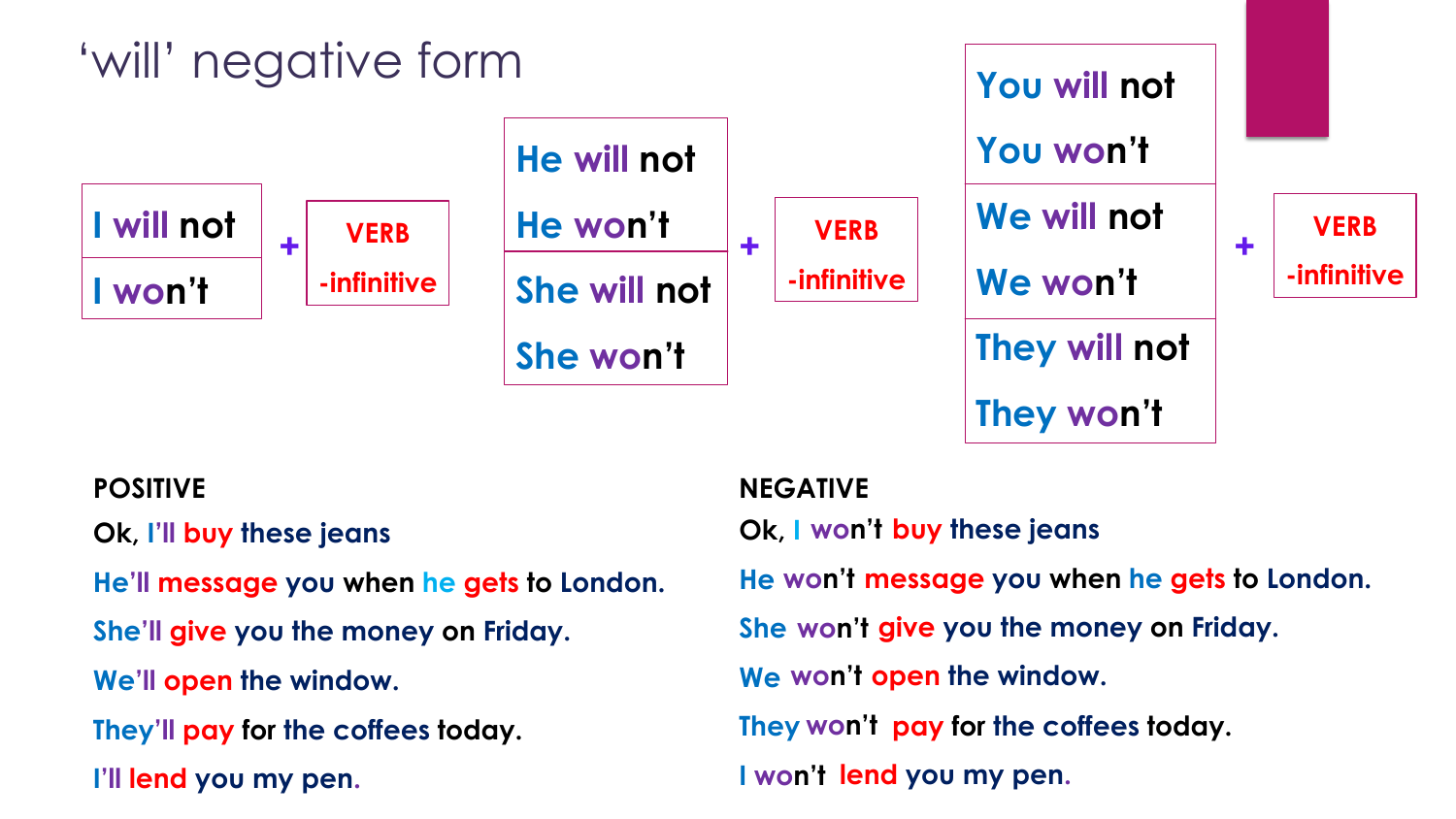### Question formation 'shall / will

| <b>AUXILIARY + SUBJECT</b> | <b>INFINITIVE</b> | <b>PREPOSITION PHRASE</b> |               |          |                            |                               |  |
|----------------------------|-------------------|---------------------------|---------------|----------|----------------------------|-------------------------------|--|
| Shall I                    | pay               | for the coffees?          |               |          |                            | $\overline{?}$                |  |
| <b>Will he</b>             | be back           | soon?                     |               |          | <b>Shall</b>               | ?                             |  |
| <b>AUXILIARY + SUBJECT</b> | <b>INFINITIVE</b> | <b>OBJECT</b> (noun)      |               |          | <b>Will</b>                | he/she?                       |  |
|                            |                   |                           |               |          | <b>Will</b>                | you?                          |  |
| <b>Will she</b>            | buy               | the shoes?                |               |          | <b>Shall</b>               | we?                           |  |
| <b>Will you</b>            | open              | the window?               |               |          | Will                       | they?                         |  |
| <b>AUXILIARY + SUBJECT</b> | <b>INFINITIVE</b> | <b>OBJECT</b> (noun)      |               |          |                            | <b>PREPOSITION PHRASE</b>     |  |
| <b>Shall we</b>            | carry             | your bags                 |               | for you? |                            |                               |  |
| <b>Will they</b>           | help              | <b>David</b>              |               |          | with his homework?         |                               |  |
| <b>AUXILIARY + SUBJECT</b> | <b>INFINITIVE</b> | Indirect object           | direct object |          |                            | <b>PREPOSITION PHRASE (s)</b> |  |
| Shall I                    | give              | you                       | the money     |          | for the tickets on Friday? |                               |  |
| <b>Will she</b>            | lend              | him                       | her pen?      |          |                            |                               |  |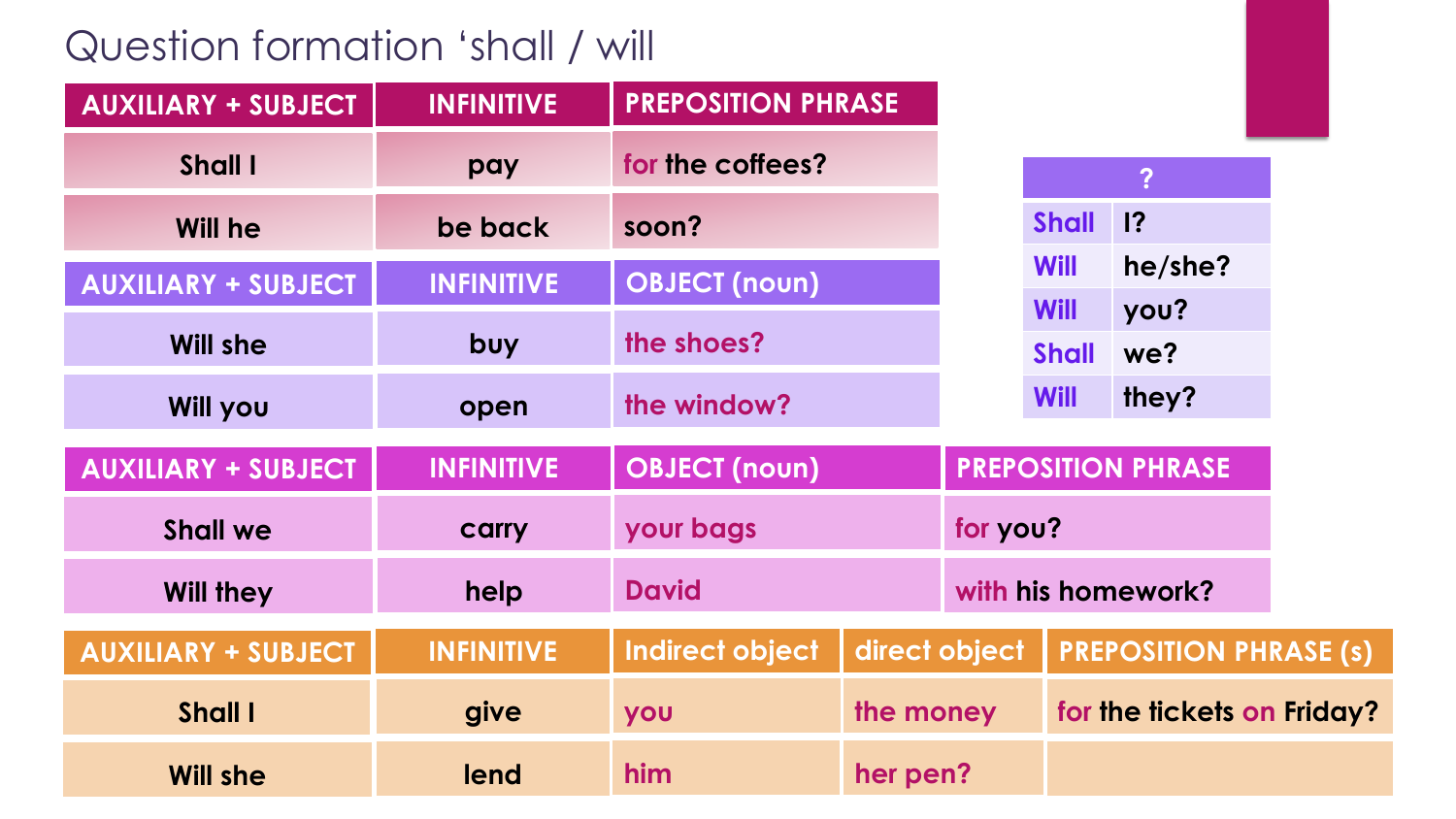## Question formation 'shall / will'

**Ok, I'll buy these jeans.** 

**He'll message you when he gets to London.**

**She'll give you the money on Friday.**

**We'll open the window.**

**They'll pay for the coffees today.**

**I'll lend you my pen**.

#### **INTERROGATIVE POSITIVE**

**Shall I buy these jeans? Will he message you when he gets to London? Will she give you the money on Friday? Shall we open the window? Will they pay for the coffees today? Shall I lend you my pen?**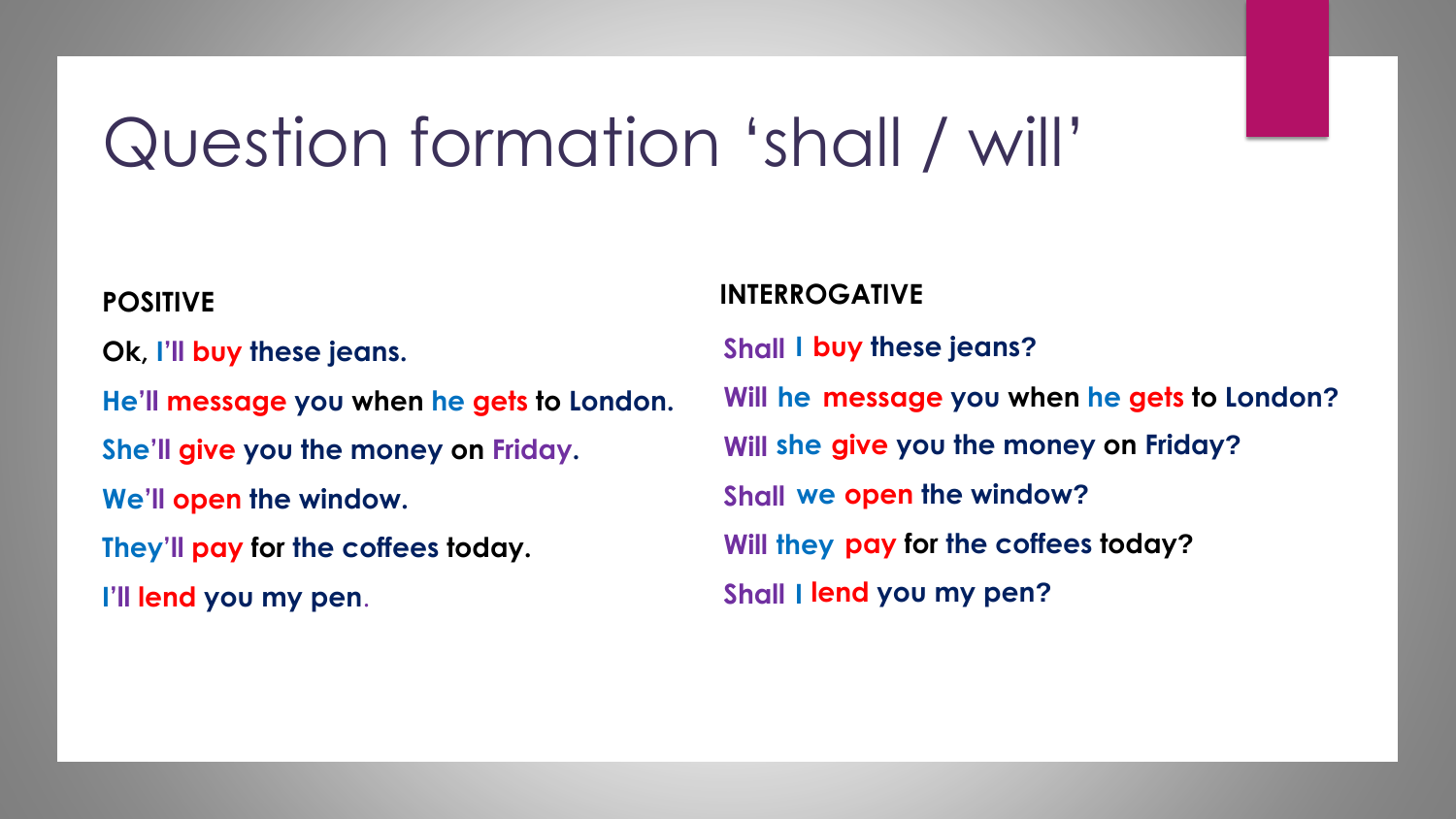| Have you got any plans?<br><b>Exercise 1: Listen. Answer the questions about Pete:</b> |                | $\leq$<br>$\sqrt{1+\ell}$                                                                                 |
|----------------------------------------------------------------------------------------|----------------|-----------------------------------------------------------------------------------------------------------|
| <b>Exercise 2: Listen. Answer the questions about Debbie:</b>                          |                |                                                                                                           |
| What are you doing this evening?                                                       | Pete:          | <b>Present continuous</b><br>I'm meeting my brother for a drink                                           |
|                                                                                        | <b>Debbie:</b> | Nothing much. I think  'll just watch a DVD and order<br>a pizza.<br>Will + infinitive                    |
| Are you doing anything interesting this weekend? Pete:                                 |                | Yes I am. I'm going to stay with an old school friend.<br>Be going to + infinitive                        |
|                                                                                        | <b>Debbie:</b> | No, I'm not. <u>I'll give you a ring and maybe we can do</u><br>something together.<br>Will + infinitive  |
| Are you going to have a party for your birthday?                                       | Pete:          | Of course. I'm going to invite all my friends.<br>Be going to + infinitive                                |
|                                                                                        | <b>Debbie:</b> | I haven't thought about it. Maybe I'll just celebrate at<br>home with a few friends.<br>Will + infinitive |
| Where are you going on holiday?                                                        | Pete:          | I'm going surfing for two weeks in Costa Rica.                                                            |
| Who has DEFINITE PLANS? Pete<br>Who is UNCERTAIN? Debbie                               | <b>Debbie:</b> | <b>Present continuous</b><br>I can't decide. Perhaps l'Il go cycling in France.<br>Will + infinitive      |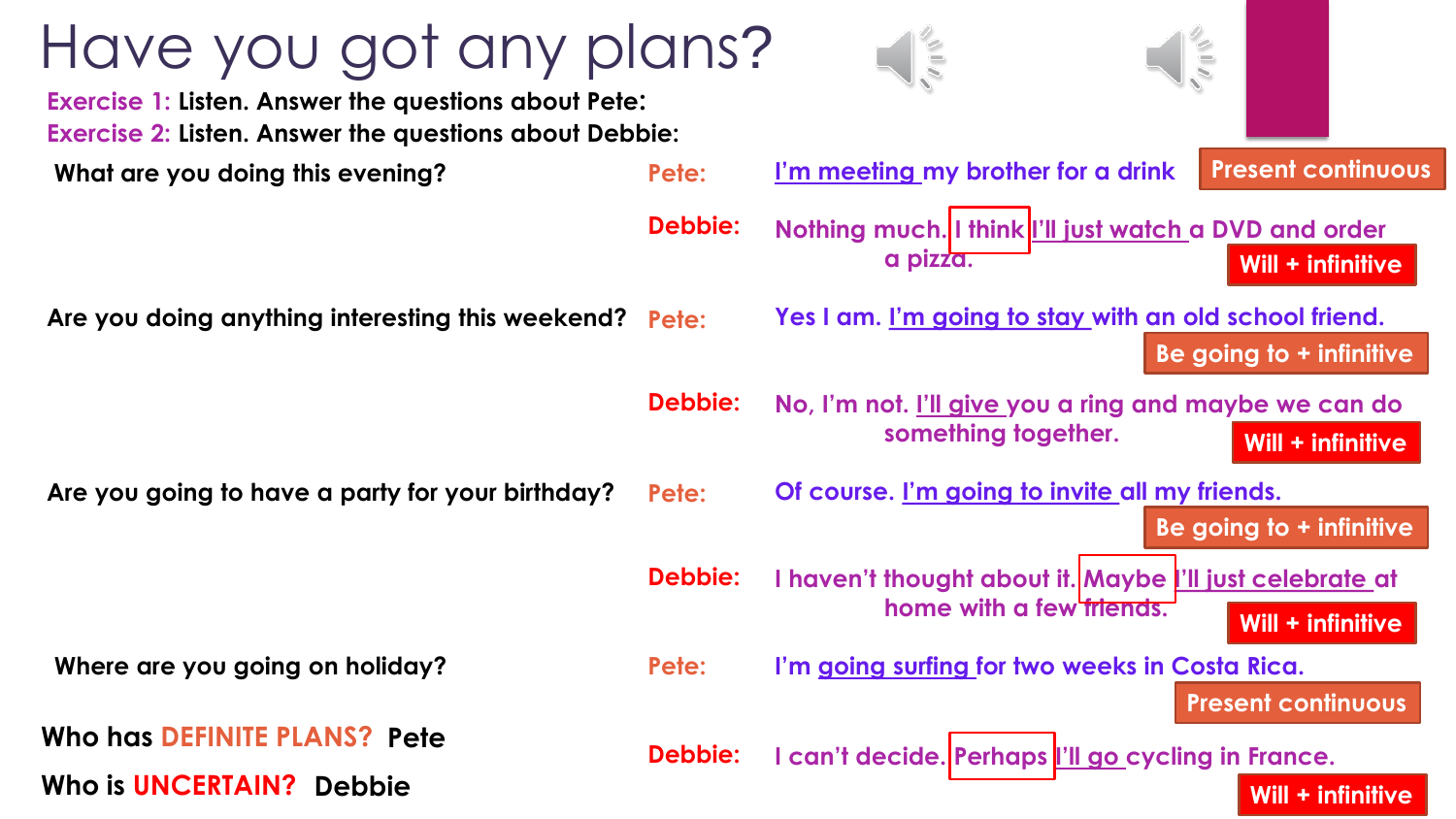## Negatives and interrogatives

**Exercise 2: Write a negative and interrogative sentence:**

- **1: I'll cook tonight**
- **2: He'll tell everyone about it**
- **3: It'll happen again**
- **4: She'll be back soon**
- **5: We'll go out on Friday night**
- **6: They'll help us clear up the garden**
- **7: I'll order a pizza**

#### **Negative:**

| 1: | I won't cook tonight                   |
|----|----------------------------------------|
| 2: | He won't tell everyone about it        |
| 3: | It won't happen again                  |
| 4: | She won't be back soon                 |
| 5: | We won't go out on Friday night        |
| 6: | They won't help us clear up the garden |
| 7: | I won't order a pizza                  |



#### **Interrogative:**

| $\mathbf{1}$ : | <b>Shall I cook tonight?</b>            |
|----------------|-----------------------------------------|
| 2:             | Will he tell everyone about it?         |
| 3:             | Will It happen again?                   |
| 4:             | Will she be back soon?                  |
| 5:             | <b>Shall we go out on Friday night?</b> |
| 6:             | Will they help us clear up the garden?  |
| 7:             | Shall I order a pizza?                  |